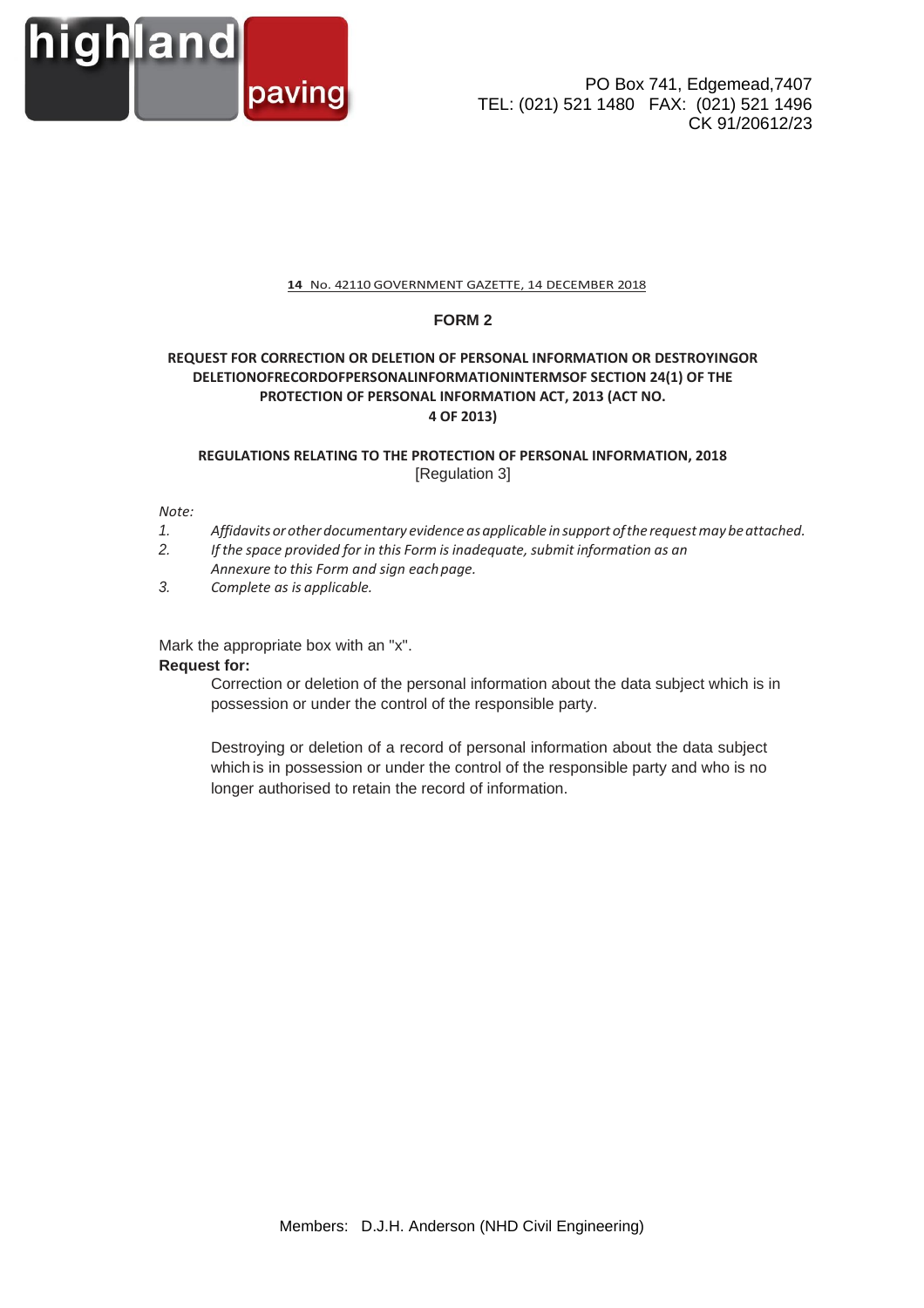

| A                                                                | <b>DETAILS OF THE DATA SUBJECT</b>  |
|------------------------------------------------------------------|-------------------------------------|
| Name(s) and surname /<br>registered name of data<br>subject:     |                                     |
| Unique identifier/<br><b>Identity Number:</b>                    |                                     |
| Residential, postal or<br>business address:                      | Code (                              |
|                                                                  |                                     |
| Contact number(s):                                               |                                     |
| Fax number/E-mail<br>address:                                    |                                     |
| B                                                                | <b>DETAILS OF RESPONSIBLE PARTY</b> |
| Name(s) and surname/<br>registered name of<br>responsible party: |                                     |
| Residential, postal or                                           |                                     |
| business address:                                                |                                     |
|                                                                  | Code                                |
| Contact number(s):                                               |                                     |